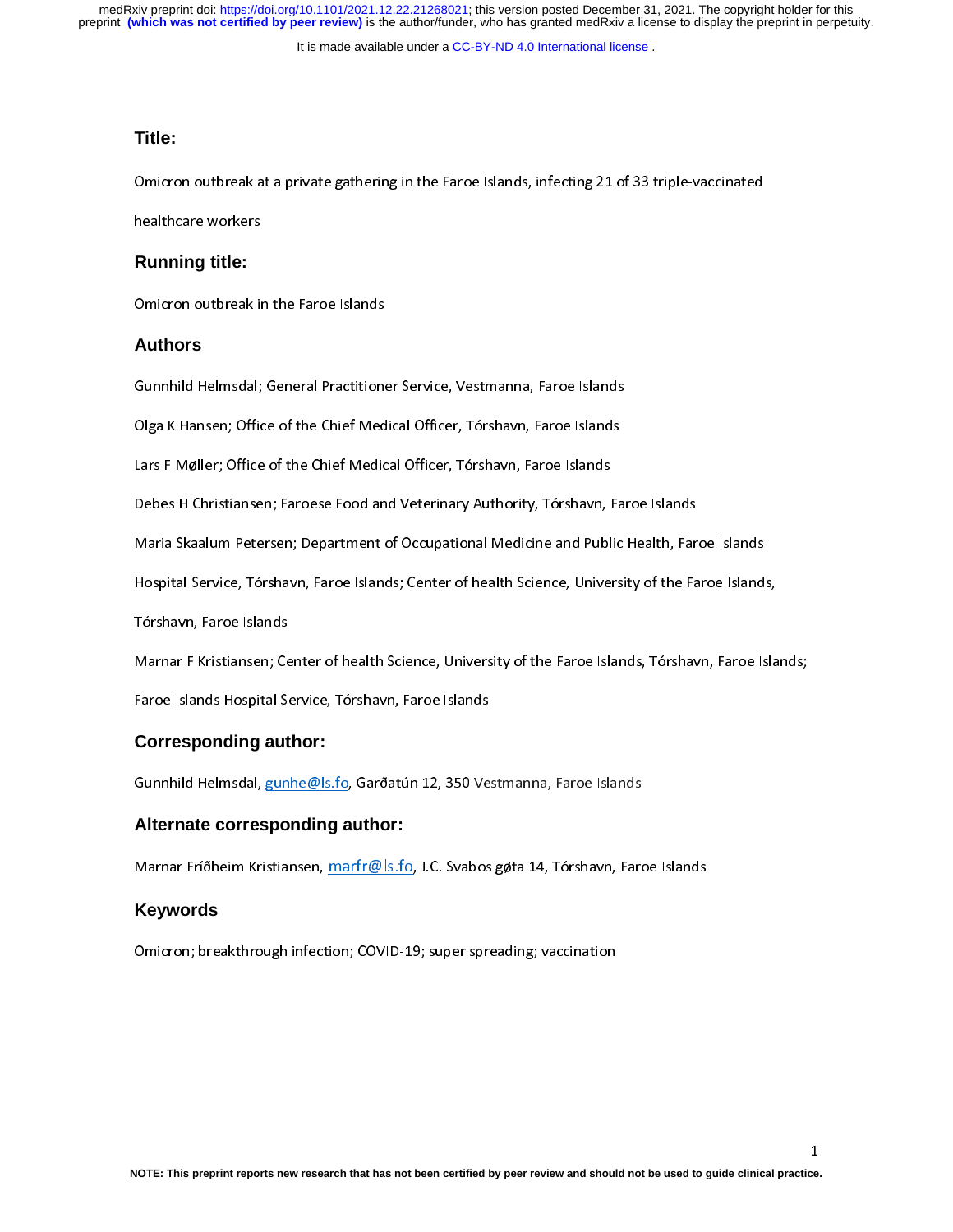medRxiv preprint doi: [https://doi.org/10.1101/2021.12.22.21268021;](https://doi.org/10.1101/2021.12.22.21268021) this version posted December 31, 2021. The copyright holder for this<br>preprint (which was not certified by peer review) is the author/funder, who has grante

It is made available under a [CC-BY-ND 4.0 International license](http://creativecommons.org/licenses/by-nd/4.0/) .

#### **Abstract**

There are concerns that the SARS-Coverns that the SARS-Community responses that the annually<br>high numbers of mutations on the spike protein. Here we report a super-spreading event of Omicron<br>infections amongst triple-vacci infections amongst triple-vaccinated healthcare workers, infecting 21 of 33 attending a private gather<br>in the Faroe Islands. in the Faroe Islands.<br>in the Faroe Islands.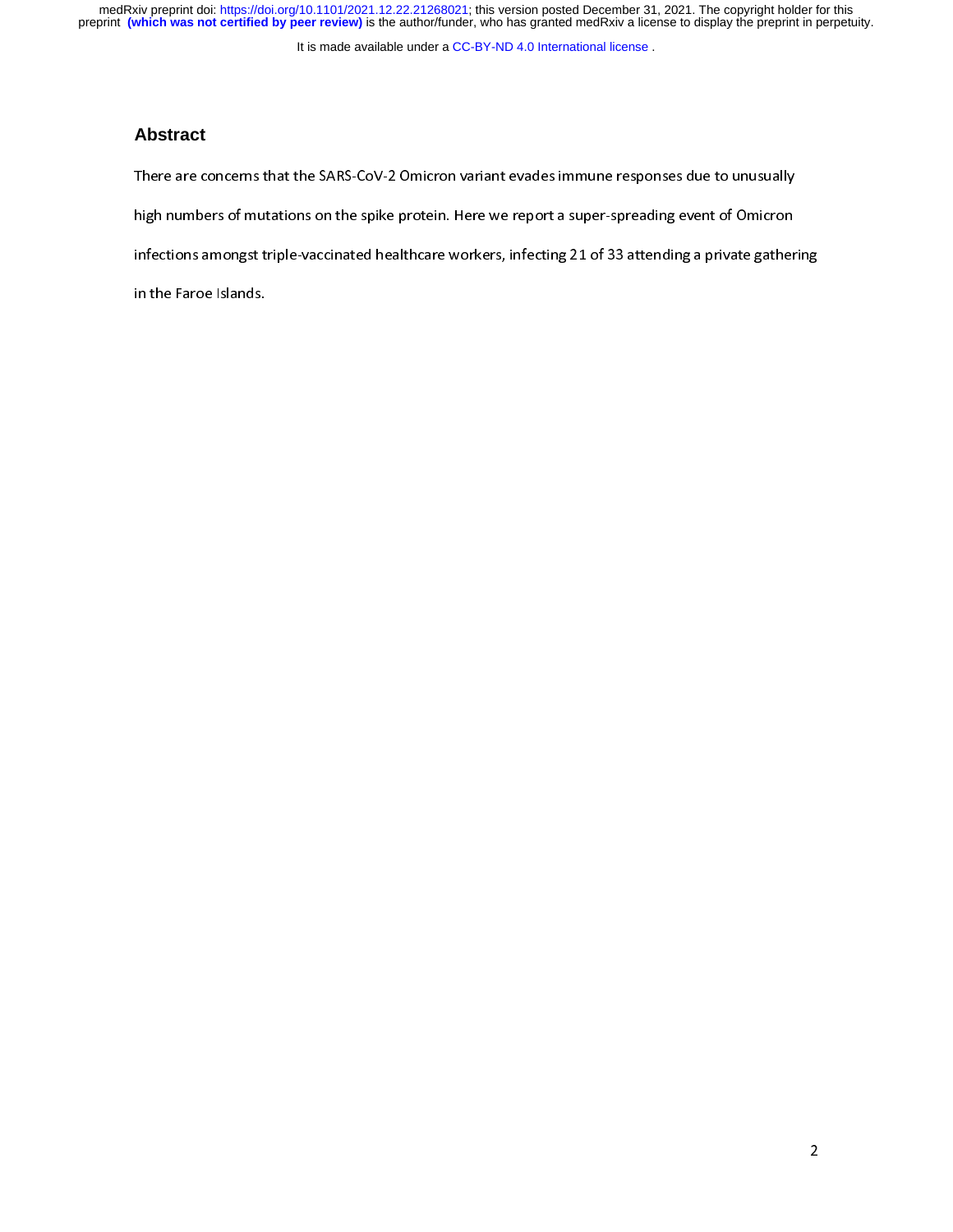South African researchers were the first to report the B.1.1.529 variant of the Severe Acute Respiratory<br>Syndrome Coronavirus 2 (SARS-CoV-2) on November 24 [1]. Two days later, WHO named the variant<br>Omicron and classified Syndrome Crematical L<sub>(C</sub>rine Coron<sub>d)</sub> on Nortember 24 [1]. The varys later, WHO named the variant<br>Omicron and classified it as a variant of concern (VOC) [2].<br>The Omicron variant carries from 26 to 32 mutations on the s

The Omicron variant carries from 26 to 32 mutations on the antibodies generated by infection or vaccination [3,4]. Early ן<br>|<br>| antibodies generated by infection or vaccination [3,4]. Early reports suggest that Omicron displays<br>higher transmissibility and immune escape potential than earlier variants, while a neutralization study<br>has shown lower ne and in this pher transmissibility and immune escape potential than earlier variants, while a neutralization studies shown lower neutralization activity for previously infected and vaccinated against the Omicron variant [5] has shown lower neutralization activity for previously infected and vaccinated against the Omicron<br>variant [5]. has shown in the control of the shown of the shown inferences shown infections to restrict the transmission of<br>Although many countries worldwide have enacted travel restrictions to restrict the transmission of

variant <sub>[5]</sub>.<br>Although m<br>Omicron va  $\frac{1}{2}$ Omicron variant, the variant has managed to spread quickly within Europe and beyond during the first<br>weeks of December 2021. The fast spread has led to the expectation that the Omicron variant will<br>become the dominating va Omicroped the variant of the variant of the variant of the variant will<br>become the dominating variant within a short time, and surveillance of the severity and transmissibility<br>of the Omicron variant is critical in the fol become the dominating variant within a short time, and surveillance of the severity and transmissi<br>of the Omicron variant is critical in the following weeks and months [6]. of the Omicron variant is critical in the following weeks and months [6].<br>The Faroe Islands, a self-governing group of islands located between Iceland and Norway, have been

relatively successful in containing the COVID-19 pandemic [7,8]. On December 30, 2020, the first 1<br>|<br>| The Faroe Islands, a self-governing group of islands located between Iceland and Norths, yind to self-<br>relatively successful in containing the COVID-19 pandemic [7,8]. On December 30, 2020, the first<br>Faroese received the B Faroese received the BNT162b2 vaccine (Comirnaty; BioNTech, Mainz, Germany), the only vaccin<br>in the Faroe Islands, and since a high proportion of the population has been vaccinated. As of Dec<br>8, 74.6% of the population has Faroe received the BNT162012 vacations (Commany) districtive, mainly documently, the only vacation in the Faroe Islands, and since a high proportion of the population has been vaccinated. As of December<br>8, 74.6% of the pop 8, 74.6% of the population has been vaccinated two times, and 13.6% three times [9]. From March 2020<br>to September 2021, the Faroe Islands had registered only 1,001 cases of COVID-19 (1,867 per 100,000) 8, 74.6% of the population has been vaccinated two times, and 13.6% three times [9]. From March 2020 to the Faro<br>and two deaths (3.73 per 100,000). However, after loosening restrictions and the introduction of the<br>more contagious Delta variant, a large outbreak has plagued the islands, with more than 3.300 cases<br>and 11 de more contagious Delta variant, a large outbreak has plagued the islands, with more than 3.300 cases<br>and 11 deaths registered during the last two and a half months [9]. and 11 deaths registered during the last two and a half months [9].<br>
And 11 deaths registered during the last two and a half months [9]. and 11 decates registered during the last two and a half months  $[9]$ .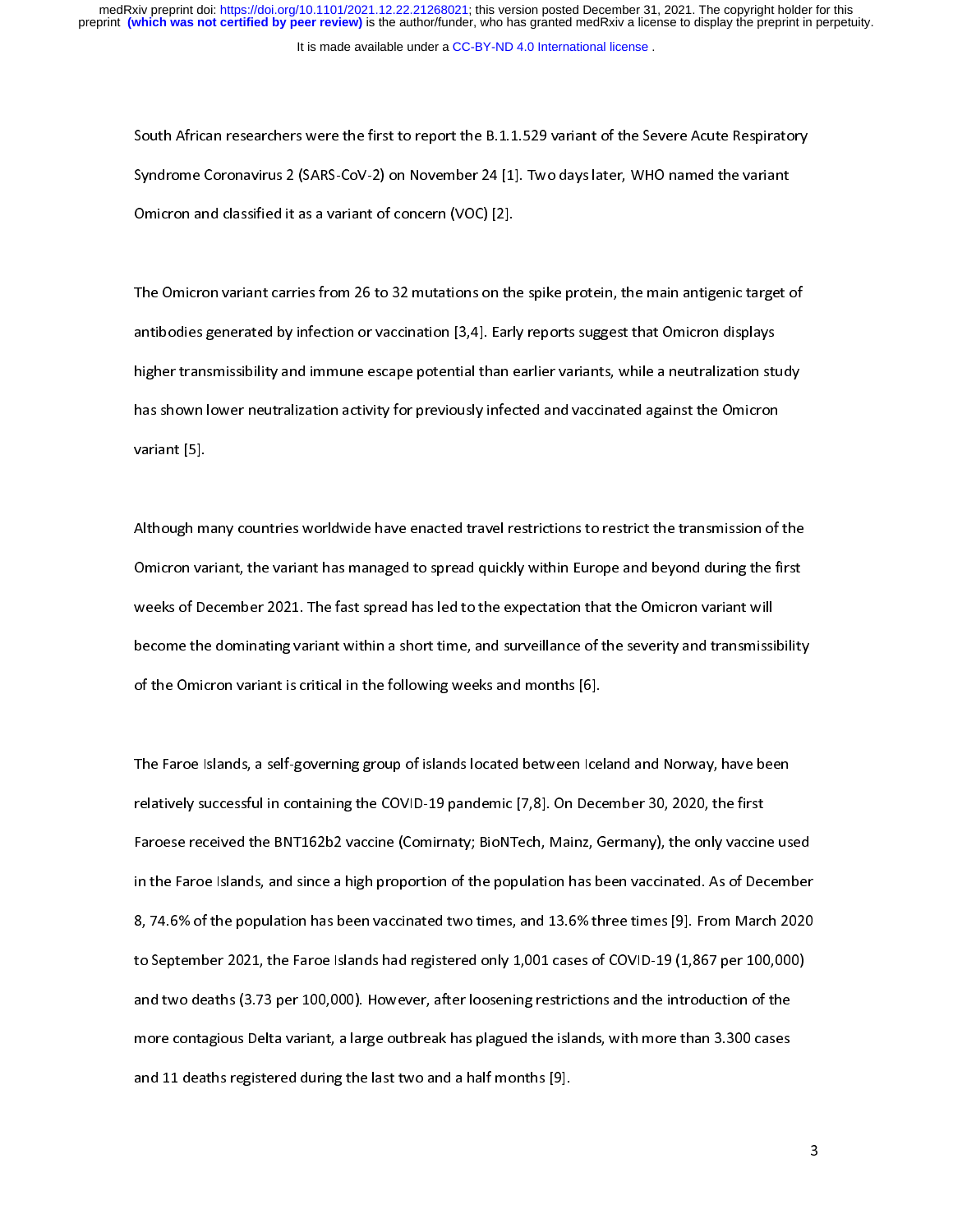It is made available under a [CC-BY-ND 4.0 International license](http://creativecommons.org/licenses/by-nd/4.0/) .

 $\frac{1}{\sqrt{2}}$ This paper reports a super-spreading event where 21 of 33 healthcare workers were infected with the<br>Omicron variant after attending a social gathering in early December 2021, even though all infected<br>participants had been Participants had been vaccinated three times and had a recent negative test.<br>participants had been vaccinated three times and had a recent negative test.<br>Methods

### **Methods**

The Chief Medical Officer's office performs contact tracing in the Faroe Islands by interviewing all SARS- $\frac{1}{3}$ The Chief Medical Officer's office performs contact tracing in the Faroe Islands by interviewing all SARS-CoV-2 positive individuals and identifying their close contacts and their vaccination status [7]. Usually,<br>only SARS COV-2 positive individuals and identifying their status and their vacuum status [7]. Usually,<br>contacts to suspected Omicron positive individuals are asked to quarantine for seven days. They are al<br>asked to get a PCR test i contacts to suspected Omicron positive individuals are asked to quarantine for seven days. They are also<br>asked to get a PCR test immediately and on days 4 and 6, regardless of vaccination status. All positive<br>individuals a contacts to get a PCR test immediately and on days 4 and 6, regardless of vaccination status. All positive individuals are required to isolate. asked to get a PCR test immediately and on days 4 and 6, regardless of resultance status. All positive<br>individuals are required to isolate.<br>The Faroe Islands have performed among the highest numbers of COVID-19 tests per c

individuals are required to isolate.<br>The Faroe Islands have performed<br>Throat swabs are offered freely at  $\begin{array}{c} \n\frac{1}{2} & \frac{1}{2} \\ \n\frac{1}{2} & \frac{1}{2} \\ \n\frac{1}{2} & \frac{1}{2} \\ \n\frac{1}{2} & \frac{1}{2} \\ \n\frac{1}{2} & \frac{1}{2} \\ \n\frac{1}{2} & \frac{1}{2} \\ \n\frac{1}{2} & \frac{1}{2} \\ \n\frac{1}{2} & \frac{1}{2} \\ \n\frac{1}{2} & \frac{1}{2} \\ \n\frac{1}{2} & \frac{1}{2} \\ \n\frac{1}{2} & \frac{1}{2} \\ \n\frac{1}{2} & \frac{1}{$ Throat swabs are offered freely at several testing centers set up by the government, after which PCR<br>analysis is performed at one of two centralized laboratories, with test results usually delivered within<br>12-24 hours. All analysis is performed at one of two centralized laboratories, with test results usually delivered within<br>12-24 hours. All cases connected to foreign travel, or where the Omicron variant is suspected, are<br>genome sequenced b analysis is performed at our connected to foreign travel, or where the Omicron variant is suspected, are<br>genome sequenced by targeted sequencing, where parts of the spike protein are sequenced. This<br>method is faster than p 12-24 genome sequenced by targeted sequencing, where parts of the spike protein are sequenced. This<br>12-24 method is faster than performing whole genome sequencing on the virus, allowing for more cases<br>12-35 screened. generated by the sequence of the spike procedure in the spike procedure sequencing on the virus, allowing for more cases<br>screened.<br>This sequence protein are sequencing on the virus, allowing for more cases screened.<br>All the positive individuals from the gathering agreed to participate in this study. They were interviewed

by staff at the Chief Medical Officer's office twice. The first time was shortly after the positive test,  $\frac{1}{\sqrt{2}}$ All the positive individuals from the gathering agreed to participate in this study. They were interviewed<br>by staff at the Chief Medical Officer's office twice. The first time was shortly after the positive test,<br>where the by staff at the Chief Medical Officer's office twice. The first time was shortly after the positive test,<br>where they recorded the date of symptom debut, vaccination status, and personal characteristics.<br>.<br>. where they recorded the date of symptom debut, vaccination status, and personal characteristics. The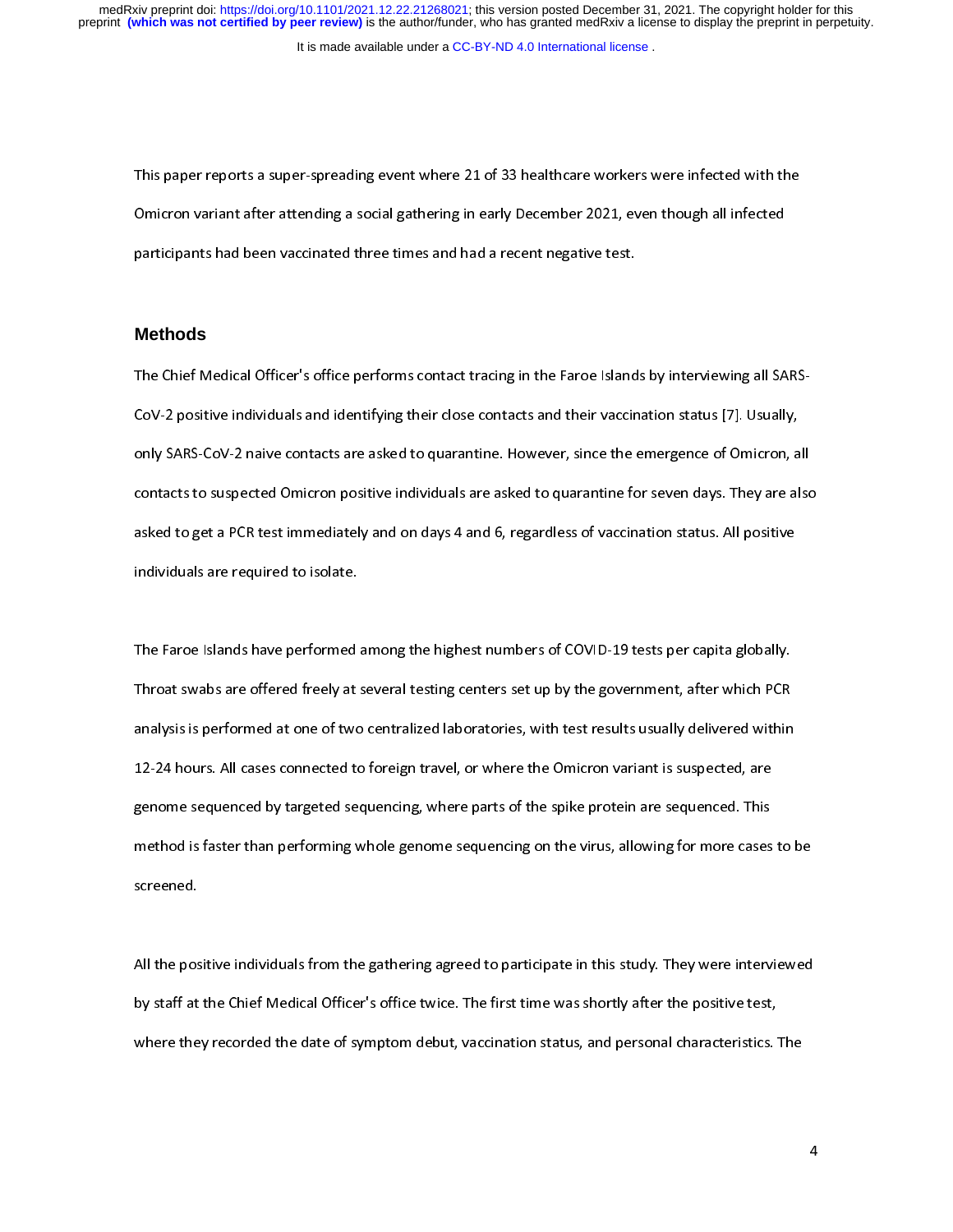self-reported symptoms and severity, comorbidities, and medication.<br>Results self-reported symptoms and severity, comorbidities, and medication.<br><br>**Results**<br>During early December 2021, 33 persons attended a private gathering. Several participants noticed

### **Results**

l<br>! symptoms during the following days and performed a PCR test, which was positive. The other<br>participants subsequently also performed PCR tests, resulting in 21 of 33 participants testing positive,<br>corresponding to an attack symptoms during displacement and performed and extends the performance interestion participants testing porticipants subsequently also performed PCR tests, resulting in 21 of 33 participants testing por<br>corresponding to an participants in the corresponding to an attack rate of 63.6%. The unusually high attack rate led the Chief Medical Officer tequest genome sequencing of the virus, identifying the first Omicron variant in the Faroes on Dece corresponding to an attack rate of 63.6%. The unusually high attack rate led the Chief Medical Officer request<br>general general sequencing of the virus, identifying the first Omicron variant in the Faroes on<br>December 8. So request genome sequencing of the virus, isoming in the variant in the virus in the virus on<br>December 8. So far, 13 samples from the gathering, and an additional four from the extended<br>transmission chain, have been verified transmission chain, have been verified as the Omicron variant through targeted sequencing. T<br>remaining cases are also assumed to be the Omicron variant. It has not been possible to defini<br>identify the index case initiating remaining cases are also assumed to be the Omicron variant. It has not been possible to definitively<br>identify the index case initiating this transmission chain, but presumably, the variant has been impor<br>from abroad. identify the index case initiating this transmission chain, but presumably, the variant has been imported identify the index case initiating this transmission chain, but presumatify, the variant has been imported<br>from abroad.<br>All infected participants were fully vaccinated with the mRNA vaccine BNT162b2 (Comirnaty; BioNTech,

All infected pa<br>Mainz, Germa  $\frac{1}{2}$ Mainz, Germany) and had received a third booster dose within the last one and a half month, and none<br>had a history of previous SARS-CoV-2 infection. One of the infected had received their third vaccine within days of the gathering, while the rest had received their vaccine at least three weeks before. The<br>participants were unmasked during the gathering. The characteristics of the infected participants are within days of the gathering, while the rest had received their vaccine at least three weeks before. T<br>participants were unmasked during the gathering. The characteristics of the infected participants ar<br>displayed in Table participants were unmasked during the gathering. The characteristics of the infected participants are<br>displayed in Table 1. All infected participants had a negative test taken within 36 hours before the<br>gathering. Most had participants were unmatted during the gamering. The simulations is the infected participants are<br>displayed in Table 1. All infected participants had a negative test taken within 36 hours before the<br>gathering. Most had perf displayed in Table 1. All interests participants had a negative test taken and flow test. All the infected individuals experienced symptoms. The most common symptoms were muscle and joint pain, fatig<br>and fever, while the l individuals experienced symptoms. The most common symptoms were muscle and joint pain, fatig<br>and fever, while the least common symptoms were loss of taste and smell. No one was admitted to<br>and fever, while the least common and fever, while the least common symptoms were loss of taste and smell. No one was admitted to the and fever, while the least common symptoms were loss of taste and smell. No one was admitted to the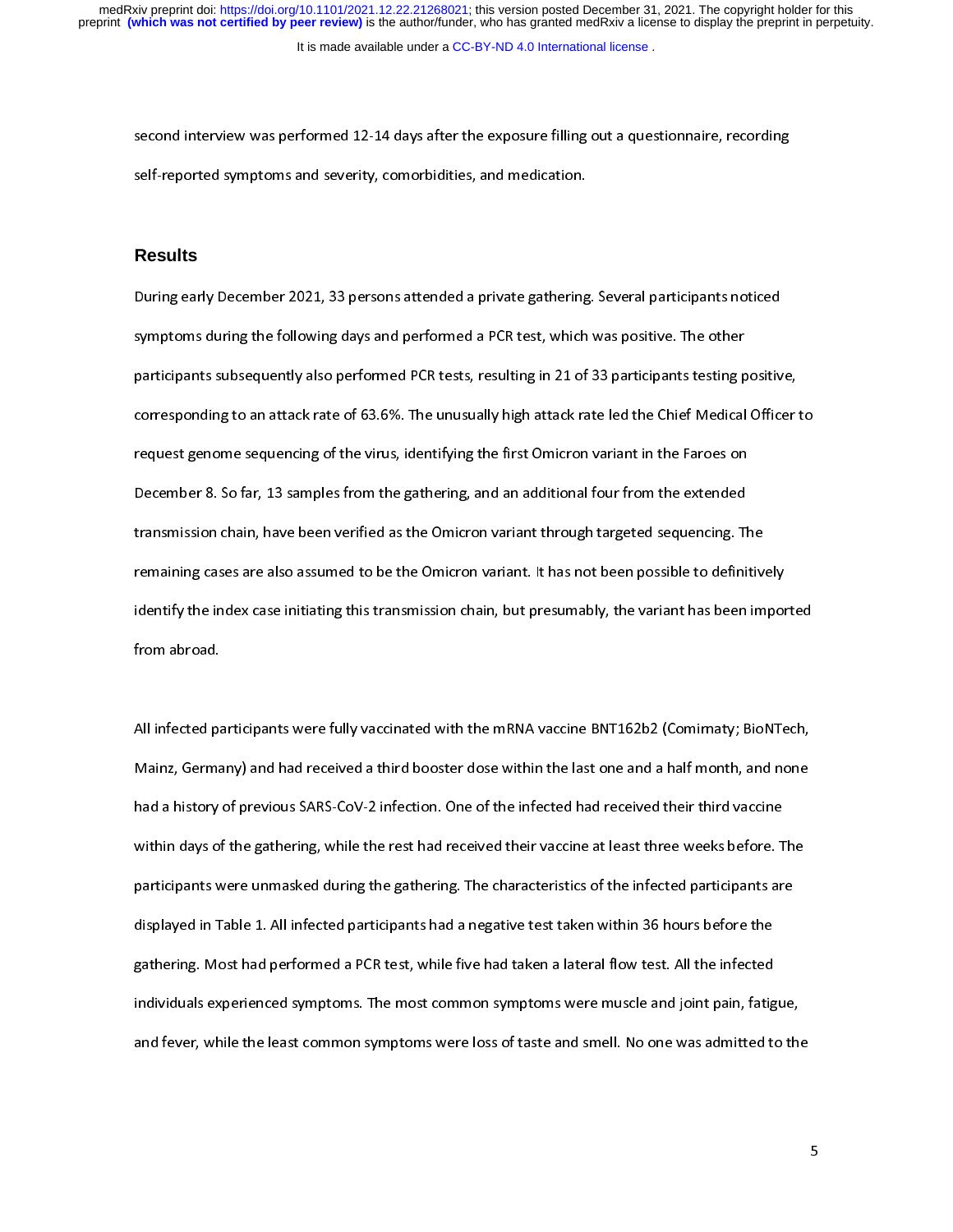It is made available under a [CC-BY-ND 4.0 International license](http://creativecommons.org/licenses/by-nd/4.0/) .

hospital. We do not have individual-level information on the uninfected participants. However, we know<br>that all had received at least two vaccines and had a negative test no more than 36 hours before.<br>If we assume that the

that all had received at least two vacances and had a negative test in more than 26 hours before.<br>If we assume that the exposure to SARS-CoV-2 was on the evening of the gathering, the time to<br>symptom onset was short, rangi  $\frac{1}{2}$ If symptom onset was short, ranging from 2 to 6 days, with a mean incubation period of 3.24 days<br>2.87-3.60). Time to resolution of symptoms varied, and at the end of follow-up, five individuals s<br>1.187-3.60 reported sympto 2.87-3.60). Time to resolution of symptoms varied, and at the end of follow-up, five individuals still<br>reported symptoms, while the rest reported symptoms lasting 1 to 9 days. 2.87-3.60). The corresponded symptoms variety of the rest reported symptoms lasting 1 to 9 days.<br>Discussion

#### **Discussion**

This report demonstrates that the Omicron variant can lead to super-spreading events even in triple- $\frac{1}{\sqrt{2}}$ anticipated to dominate the spread within a short time [10]. vacuated people. All the reported cases were symptomatic. None were admitted to the hospital. There<br>is an urgent need for research into the Omicron variant, as with the current growth rates, it is<br>anticipated to dominate t is an urgent need for research into the Omicron variant, as with the current growth rates, it is<br>anticipated to dominate the spread within a short time [10].<br>The primary spread of SARS-CoV-2 is through human-to-human trans

anticipate of the primary spread of SARS-CoV-2 is through human-to-hum.<br>droplets or aerosols. Factors such as indoor settings, poor ve  $\frac{1}{2}$ The primary spread of the virus spread of the virus spread of the virus spread of the virus spread of the virus in the study shows the ongoing importance of social<br>distancing and the avoidance of larger festive gatherings will increase the likely spread of the virus [11]. This study shows the ongoing importance of social<br>distancing and the avoidance of larger festive gatherings during the pandemic in preventing possible<br>super-spreading even distancing and the avoidance of larger festive gatherings during the pandemic in preventing possil<br>super-spreading events. The active transmission chain described in this study was seemingly stopp<br>after about 70 cases, dem super-spreading events. The active transmission chain described in this study was seemingly stopped<br>after about 70 cases, demonstrating that through effective contact tracing, an Omicron transmission<br>chain can be contained super-spreading events. The active transmission chain activities in this star, that seemingly stopped<br>after about 70 cases, demonstrating that through effective contact tracing, an Omicron transmission<br>chain can be contain after about 70 cases, demonstrating that through effective contacts tracing, and annual contact transmission<br>chain can be contained.<br>There is still limited clinical data available on the Omicron variant. However, Brandal e

chain can be contained.<br>There is still limited clinic<br>a similar outbreak to the  $\frac{1}{2}$ There is still and the data available on the Omicron variant. However, Diamated clinical dependence<br>a similar outbreak to the one reported in this paper in Norway, with an high attack rate of 74%, and<br>similar symptoms to t similar symptoms to the cases reported here [12]. Furthermore, Espenhain et al. have published an  $\epsilon$ <br>similar symptoms to the cases reported here [12]. Furthermore, Espenhain et al. have published an  $\epsilon$ similar symptoms to the cases reported here [12]. Furthermore, Espenhain et al. have published an early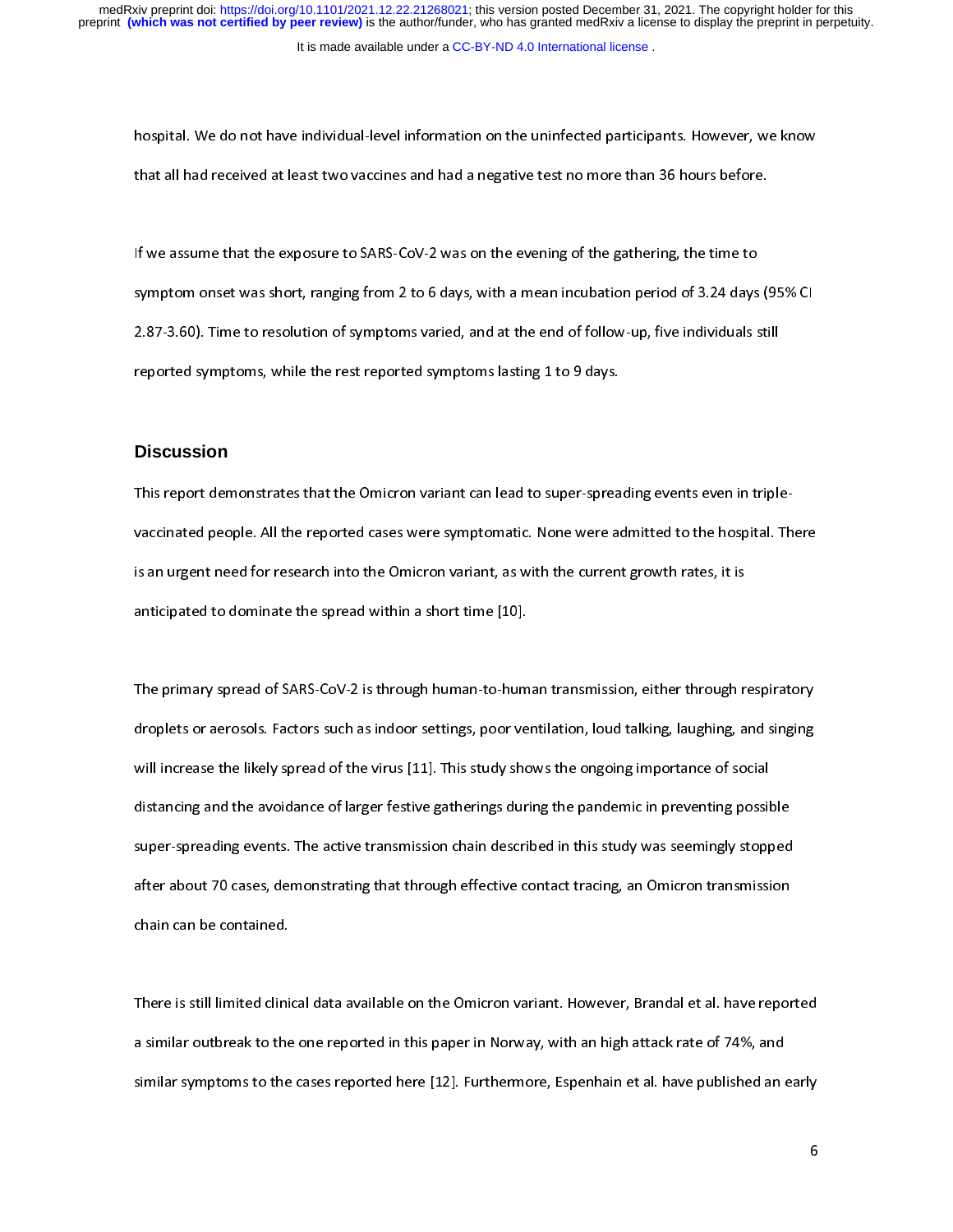It is made available under a [CC-BY-ND 4.0 International license](http://creativecommons.org/licenses/by-nd/4.0/) . medRxiv preprint doi: [https://doi.org/10.1101/2021.12.22.21268021;](https://doi.org/10.1101/2021.12.22.21268021) this version posted December 31, 2021. The copyright holder for this<br>preprint (which was not certified by peer review) is the author/funder, who has grante

report on the first 785 Omicron cases in Denmark. They highlight the rapid spread of this variant and the<br>ability to induce super-spreading events and that a high proportion of the infected was fully vaccinated. Since there is a lag time from infection to hospitalization and death, and this variant has only recently<br>been discovered, sufficient data is not available to make conclusions on the severity of this variant yet<br>[13]. been discovered, sufficient data is not available to make conclusions on the severity of this variant yet

Our findings indicate that the Omicron variant displays potent immune-escape properties and that even .<br>Our f<br>indivi (<br>i<br>i Individuals recently boosted are at risk of getting infected. The incubation period of Omicron was short<br>In this study. If the incubation period for Omicron is shorter than for previous variants, this can<br>potentially partl in this study. If the incubation period for Omicron is shorter than for previous variants, this can<br>potentially partly explain the increased infection in individuals with some immunity. in this study. It in studies in period for Samuelectic form for periods cannoticy this can<br>potentially partly explain the increased infection in individuals with some immunity.<br>There are several limitations to the observat

potentially partly partly particles.<br>There are several limitations to the observations in this report. Of note, the fact that<br>infected in this gathering does not negate the possibility that the COVID-19 vaccines  $\frac{1}{1}$ infected in this gathering does not negate the possibility that the COVID-19 vaccines can prevent<br>infections. It is not unlikely that we would have observed a higher attack rate, if the infected participants<br>had not been t infections. It is not unlikely that we would have observed a higher attack rate, if the infected part<br>had not been triple-vaccinated. Also, the setting of a social gathering, with close contact between<br>participants, does n infections. It is not been triple-vaccinated. Also, the setting of a social gathering, with close contact between<br>participants, does not necessarily generalize to other settings, since the amount of virus in the air will b had not be setting to be estimated. Also, the setting of a social gathering, with close contact between participants, does not necessarily generalize to other settings, since the amount of virus in the air<br>higher in such s higher in such social settings, increasing the risk of infection even among triple-vaccinated individuals. It<br>is not possible to determine hospitalization rate or death rates from this small study. We do not yet<br>know the r higher in such setting such samily increasing the risk of interesting the risk of determine hospitalization rate or death rates from this small study. We do not yet<br>know the risk of developing Long Covid after an Omicron i is not possible to determine inspirancements or dealing attenuation rate or death rates from the cases in this study.<br>
primarily experienced relatively mild disease, all the reported cases have had previous immunity<br>
throu primarily experienced relatively mild disease, all the reported cases have had previous immunity<br>through vaccination. primarily experienced relation.<br>Primarily experienced relationship disease, and the reported is interestingly disease.<br>It is notable, that all the infected cases experienced symptoms, and that especially loss of taste and

the solution of the set of the smell seem to be less<br>Smell seem to be less  $\begin{array}{c} \n\frac{1}{2} \quad \text{if} \quad \frac{1}{2} \quad \text{if} \quad \frac{1}{2} \quad \text{if} \quad \frac{1}{2} \quad \text{if} \quad \frac{1}{2} \quad \text{if} \quad \frac{1}{2} \quad \text{if} \quad \frac{1}{2} \quad \text{if} \quad \frac{1}{2} \quad \text{if} \quad \frac{1}{2} \quad \text{if} \quad \frac{1}{2} \quad \text{if} \quad \frac{1}{2} \quad \text{if} \quad \frac{1}{2} \quad \text{if} \quad \frac{1}{2} \quad \text{if} \quad \frac{$ It is not all seem to be less common in these cases, compared with previous outbreaks. It is likely that vaccination also protects against severe disease with the Omicron variant, even if protection against vaccination and  $s_{\text{v}}$ <br>vaccination also protects against severe disease with the Omicron variant, even if protection agai<br> $\frac{1}{2}$ vaccination also protects against severe disease with the Omicron variant, even if protection against

 $\overline{7}$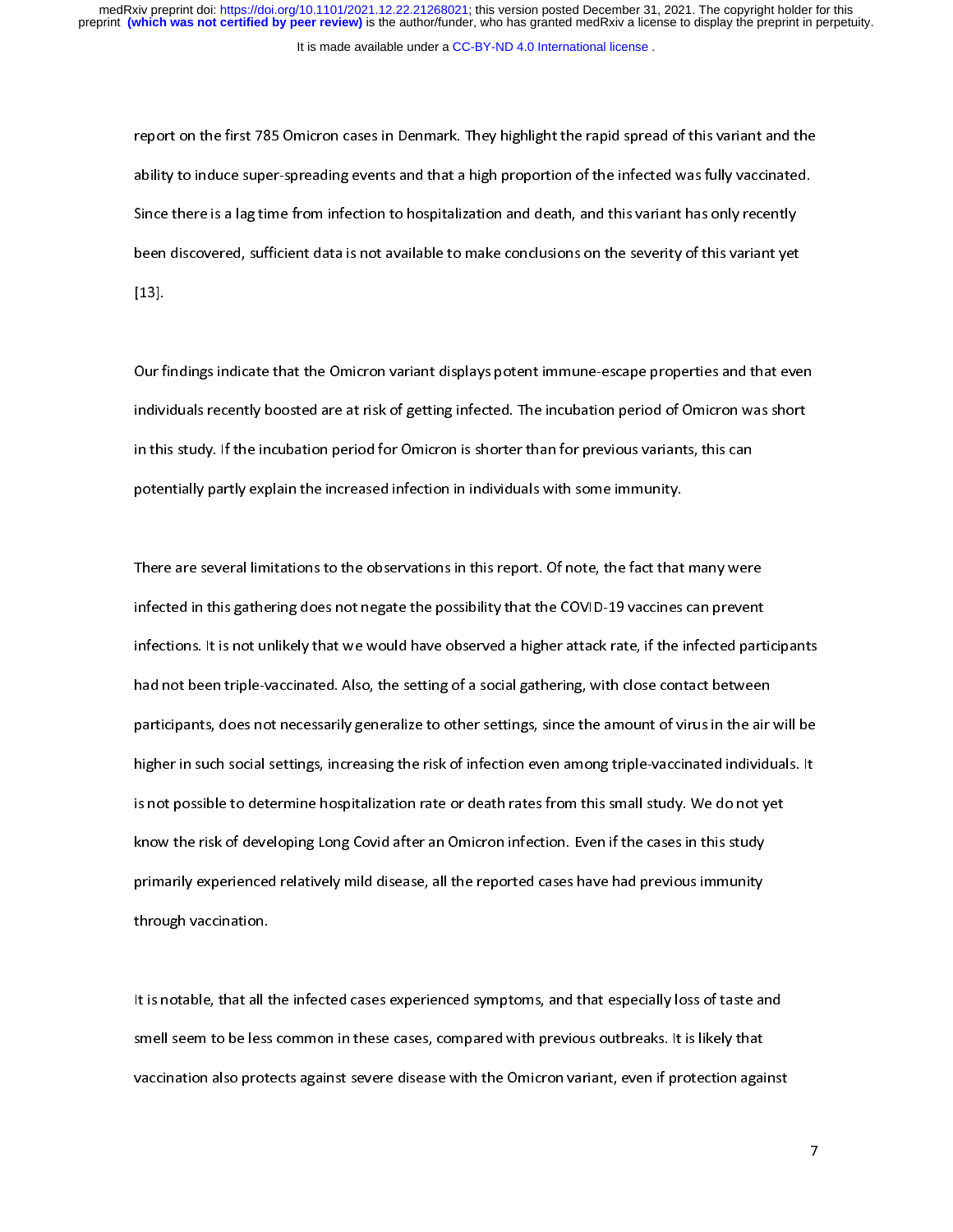infection has waned to some degree, still underlining the importance of vaccination. Of note, the<br>findings might not generalize to SARS-CoV-2 naive individuals, and for this reason, further research in<br>Omicron amongst SARS finalize might not generalize to SARS-CoV-2 naive individuals is needed.<br>Omicron amongst SARS-CoV-2 naive individuals is needed.<br>Author contributions

## **Author contributions**

GH and MFK wrote the manuscript. OKH and LFM were responsible for contact tracing and interviewing  $\frac{1}{t}$ the participants. DHC was responsible for the sequencing of the viral genomes. GH, OKH, LFM, DC, MSP and MFK contributed to the interpretation of data and read, edited, and approved the final manuscript.

# $\frac{1}{\sqrt{2}}$ **Acknowledgements**

We would like to thank the staff at the Chief Medical Officer's office and at the Faroese Food and

Veterinary Authority, for their tireless work in connection with the COVID-19 pandemic.

# $\frac{1}{3}$ **Funding**

Funding<br>Funding<br>No funding was received for this paper

## **Conflict of interest**

No funding was received for this paper<br> **Conflict of interest**<br>
The authors report no conflicts of interest.

#### Ethical statement

The Faroese Ethical Committee ruled that this project belonged to the category of registry research and  $\begin{array}{c} \n\frac{1}{2} \quad \text{and} \quad \frac{1}{2} \quad \text{and} \quad \frac{1}{2} \quad \text{and} \quad \frac{1}{2} \quad \text{and} \quad \frac{1}{2} \quad \text{and} \quad \frac{1}{2} \quad \text{and} \quad \frac{1}{2} \quad \text{and} \quad \frac{1}{2} \quad \text{and} \quad \frac{1}{2} \quad \text{and} \quad \frac{1}{2} \quad \text{and} \quad \frac{1}{2} \quad \text{and} \quad \frac{1}{2} \quad \text{and} \quad \frac{1}{2} \quad \text{and} \quad \frac{$ The Faroese Ethical Committee rules that this project belonged to the category of registry research and<br>was not obliged to seek approval from the committee. was not obliged to seek approval from the committee.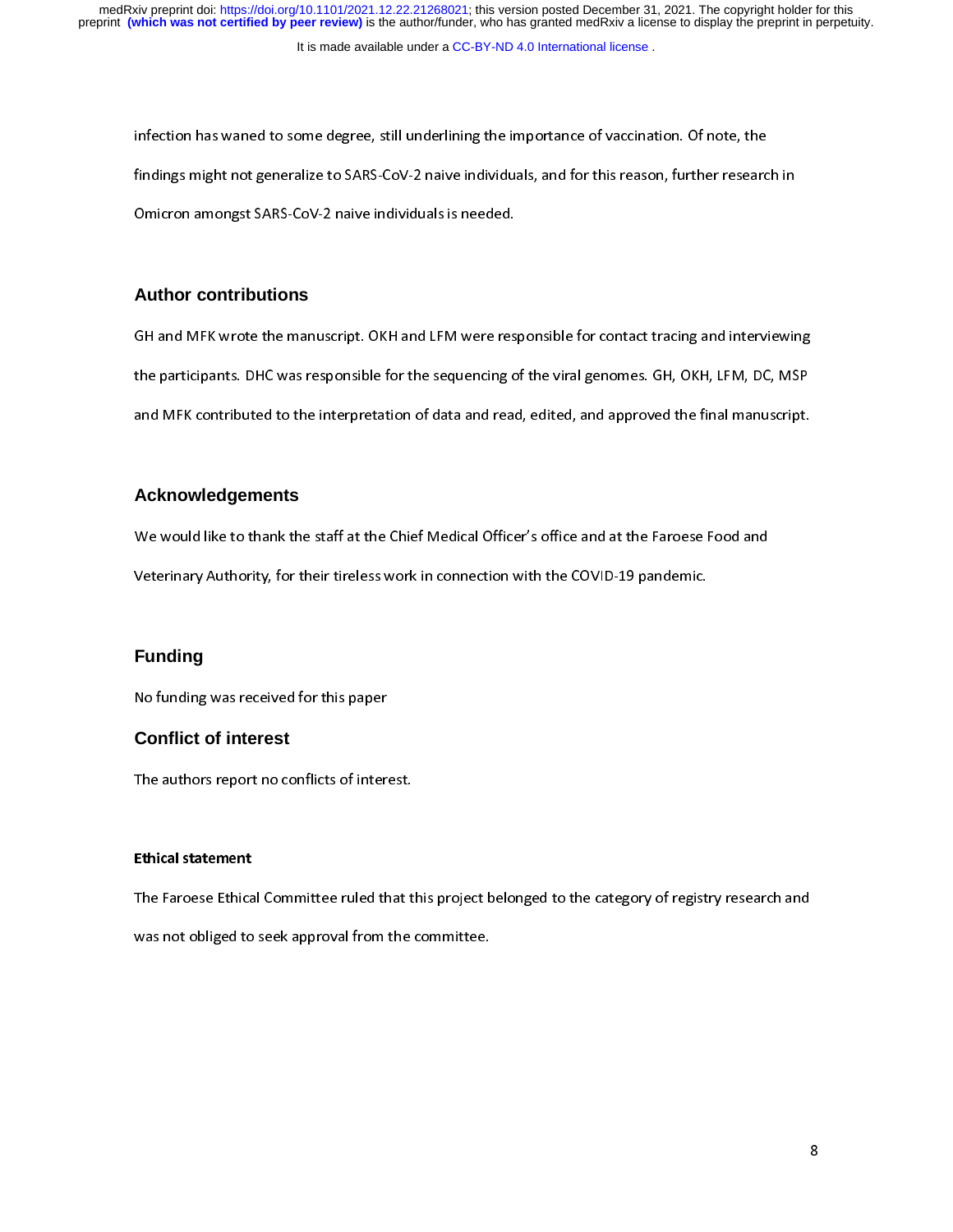medRxiv preprint doi: [https://doi.org/10.1101/2021.12.22.21268021;](https://doi.org/10.1101/2021.12.22.21268021) this version posted December 31, 2021. The copyright holder for this<br>preprint (which was not certified by peer review) is the author/funder, who has grante

It is made available under a [CC-BY-ND 4.0 International license](http://creativecommons.org/licenses/by-nd/4.0/) .

| Age, median                                                | 45 years                 |                      |                          |                        |
|------------------------------------------------------------|--------------------------|----------------------|--------------------------|------------------------|
| Date of 1 <sup>st</sup> vaccination*                       | 04-01-2021 to 15-01-2021 |                      |                          |                        |
| Date of 2 <sup>nd</sup> vaccination*                       | 05-02-2021 to 04-03-2021 |                      |                          |                        |
| Date of 3 <sup>rd</sup> vaccination*                       | 28-10-2021 to 02-12-2021 |                      |                          |                        |
| Any comorbidity, n (%)                                     | 4 (19%)                  |                      |                          |                        |
| Any medication, n (%)                                      | 3(14%)                   |                      |                          |                        |
|                                                            | Symptoms (%)             | Mild<br>symptoms (%) | Moderate<br>symptoms (%) | Severe<br>symptoms (%) |
| Asymptomatic                                               | $0(0\%)$                 | $0(0\%)$             | $0(0\%)$                 | $0(0\%)$               |
| Fever                                                      | 13 (62%)                 | 9(69%)               | 3(23%)                   | 1(8%)                  |
| Headache                                                   | 11 (52%)                 | 4 (36%)              | 5 (45%)                  | 2(18%)                 |
| Dry cough                                                  | 13 (62%)                 | 9(69%)               | 3(23%)                   | 1(8%)                  |
| Wet cough                                                  | 8 (38%)                  | 6 (75%)              | 2(25%)                   | 0(%)                   |
| <b>Dyspnea</b>                                             | 8 (38%)                  | 7 (88%)              | 1(13%)                   | 0(%)                   |
| Loss of smell                                              | 4 (19%)                  | 1(25%)               | 3(75%)                   | 0(%)                   |
| Loss of taste                                              | 5(24%)                   | 2(40%)               | 3(60%)                   | 0(%)                   |
| <b>Fatigue</b>                                             | 15 (71%)                 | 4 (27%)              | 7 (47%)                  | 4 (27%)                |
| Rhinorrhea                                                 | 12 (57%)                 | 5 (42%)              | 3(25%)                   | 4 (33%)                |
| <b>Sinusitis symptoms</b>                                  | 6 (29%)                  | 3 (50%)              | 1(17%)                   | 2(33%)                 |
| Throat pain                                                | 10 (48%)                 | 7 (70%)              | 2(20%)                   | 1(10%)                 |
| <b>Myalgia</b>                                             | 13 (62%)                 | 7(54%)               | 4 (31%)                  | 2(15%)                 |
| Arthralgia                                                 | 11 (52%)                 | 7 (64%)              | 3(27%)                   | 1 (9%)                 |
| Chest pain                                                 | 4 (19%)                  | 2(50%)               | 2(50%)                   | 0(%)                   |
| * All infected individuals had received three vaccinations |                          |                      |                          |                        |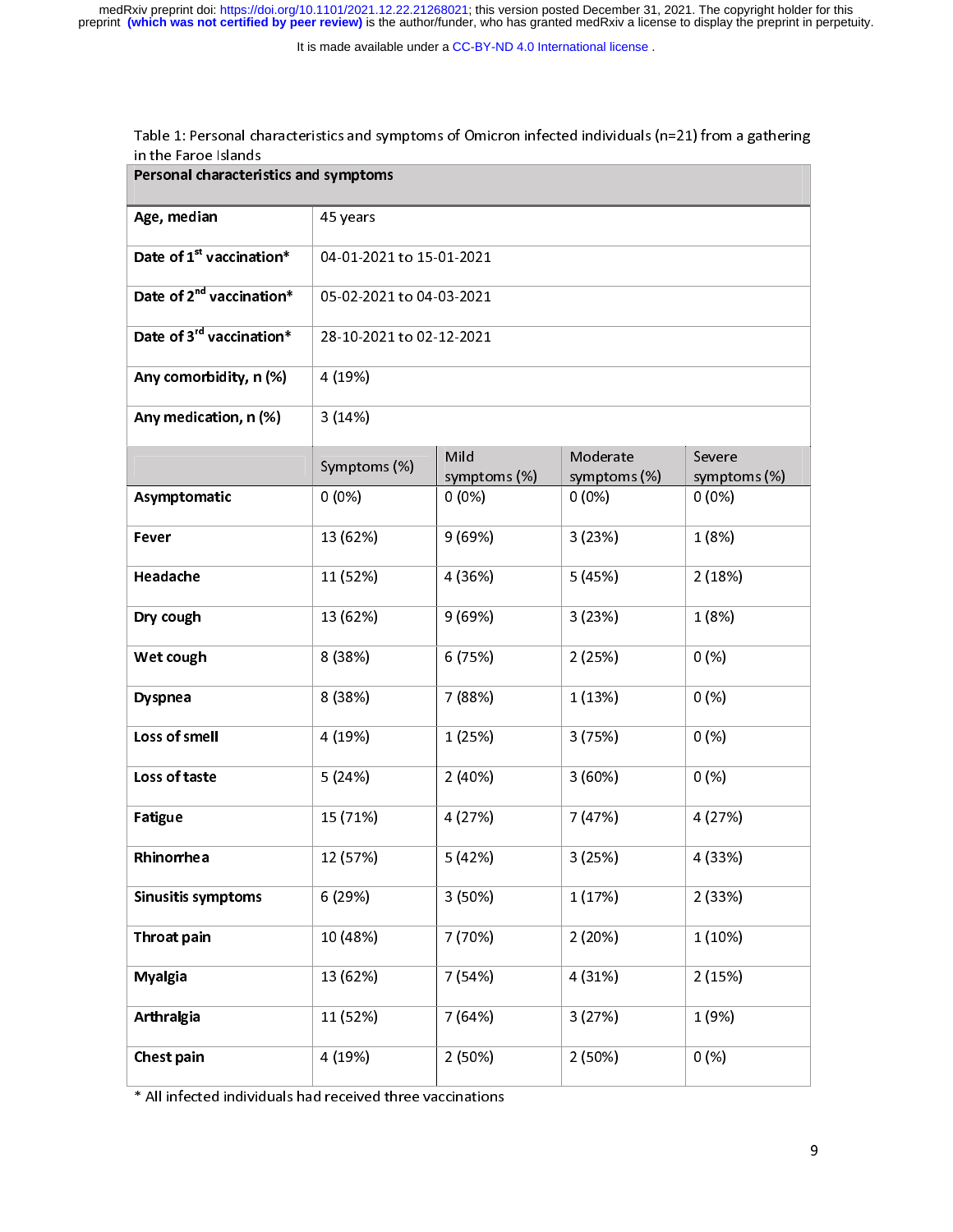It is made available under a [CC-BY-ND 4.0 International license](http://creativecommons.org/licenses/by-nd/4.0/) .

#### **References**

 $1$ 

1. Science Brief: Omicron (B.1.1.529) Variant | CDC. Available at:<br>https://www.cdc.gov/coronavirus/2019-ncov/science/science-briefs/scientific-brief-omicron-<br>variant.html. Accessed 13 December 2021.<br>2. Classification of Om

- https://www.who.int/news/item/26-11-2021-classification-of-omicron-(b.1.1.529)-sars-cov-2-Classification of Omicron (B.1.1.529): SARS-CoV-2 Variant of Concern. Available at:<br>https://www.who.int/news/item/26-11-2021-classification-of-omicron-(b.1.1.529)<br>variant-of-concern. Accessed 13 December 2021. 2. https://www.who.int/news/item/26-11-2021-classification-of-omicron-(b.1.1.529)<br>2. variant-of-concern. Accessed 13 December 2021.<br>3. SARS-CoV-2 Variants - Stanford Coronavirus Antiviral & Resistance Database (CoVD
- https://www.who.int/news/item/26-11-2021-2021.<br>https://concern. Accessed 13 December 2021.<br>SARS-CoV-2 Variants Stanford Coronavirus Antiviral & Resistance Database (CoVDB). Available<br>at: https://covdb.stanford.edu/page/m SARS-CoV-2 Variants - Stanford Coronavirus Antivi<br>at: https://covdb.stanford.edu/page/mutation-vie<br>World Health Organization HQ. Enhancing Readin
- 3. at: https://covdb.stanford.edu/page/mutation-viewer/#omicron. Accessed 13 December 2021.<br>4. Sarvid Health Organization HQ. Enhancing Readiness for Omicron (B.1.1.529): Technical Brief antiviral Available at:<br>8. Priority at: https://<br>World Health Organization HQ. Enhancing Readiness for Omicron (B.1.1.529): Technical Brief an<br>Priority Actions for Member States. Available at:<br>https://www.who.int/publications/m/item/enhancing-readiness-for-o 4. World Health Organization HQ. Enhancing Readmost T.1. Enhancing (Enhancing Triminism 2014)<br>Priority Actions for Member States. Available at:<br>https://www.who.int/publications/m/item/enhancing-readiness-for-omicron-(b.1.1

Priority Actions for Member States. Available at:<br>https://www.who.int/publications/m/item/enhancing-readiness-for-omicron-(b.1.1.529)-<br>technical-brief-and-priority-actions-for-member-

states?fbclid=IwAR2N3613MxneZEWO00HXGSBRlZyoBPLRTc0JyGumdfVtGWzTYA3vzsdrcGY.<br>Accessed 13 December 2021.

tele b, suckson L, Knan K, et al. SANS-cov- $\boldsymbol{\Sigma}$  onne states of 13 December 2021.<br>The States of Indiaces: College States.<br>Perizer BNT162b2 elicited neutralization and requires ACE2 for infection. medRxiv 2021; Cele S, Jackson L, Khan K, et al<br>Pfizer BNT162b2 elicited neut<br>2021.12.08.21267417. Availa 5. Cele S, Jackson L, Khan K, et al. SARS-CoV-2 Omicron has extensive but incomplete esca<br>Pfizer BNT162b2 elicited neutralization and requires ACE2 for infection. medRxiv 2021;<br>2021.12.08.21267417. Available at: Pfizer BNT162b2 elicited neutralization and requires ACE2 for infection. medixity 2021,<br>Philips 2021.12.08.21267417. Available at:<br>http://medrxiv.org/content/early/2021/12/11/2021.12.08.21267417.abstract.<br>Lesley S, Nei-yua

- http://medrxiv.org/content/early/2021/12/11/2021.12.08.21267417.abstract.<br>Lesley S, Nei-yuan H, Sikhuline M, et al. Track Omicron's spread with molecular<br>2021; 0:eabn4543. Available at: https://doi.org/10.1126/science.abn4 http://medrxiv.org/content/early/2021/12/11/2021.12.08.21267417.abstract.
- 6. Leslie S, Nei-yuan H, Sikhuline S, Nei-yuan H, Sikhuline M, Sikhuline at: https://doi.org/10.1126/science.abn4543.<br>T. Kristiansen M, Heimustovu B, Borg S á, et al. Epidemiology and Clinical Course of First Wave<br>Coronavi Kristiansen M, Heimustovu B, Borg S á, et al. Epidemiology and Clinical Course of First Wave<br>Coronavirus Disease Cases, Faroe Islands. Emerg Infect Dis J 2021; 27. Available at:<br>https://wwwnc.cdc.gov/eid/article/27/3/20-25 2. Kristiansen M, Heimustovu B, Borg S á, et al. Epidemiology and clinical Course of Miles Meta<br>2. Coronavirus Disease Cases, Faroe Islands. Emerg Infect Dis J 2021; 27. Available at:<br>2. Strøm M, Kristiansen MF, Christians Coronavirus Disease Cases, Faroe Islands. Emerg Infect Dis J 2021, 27. Available at:<br>https://wwwnc.cdc.gov/eid/article/27/3/20-2589\_article.<br>Strøm M, Kristiansen MF, Christiansen DH, Weihe P, Petersen MS. Elimination of CO
- https://www.com/article.gov/eid/article.gov/eid/article/27/3/20-2589<br>Strøm M, Kristiansen MF, Christiansen DH, Weihe P, Peters<br>Notes 8. Strøm M, Kristiansen MF, Christiansen DH, Weihe P, Petersen MS. Elimination of COVID-19 in the